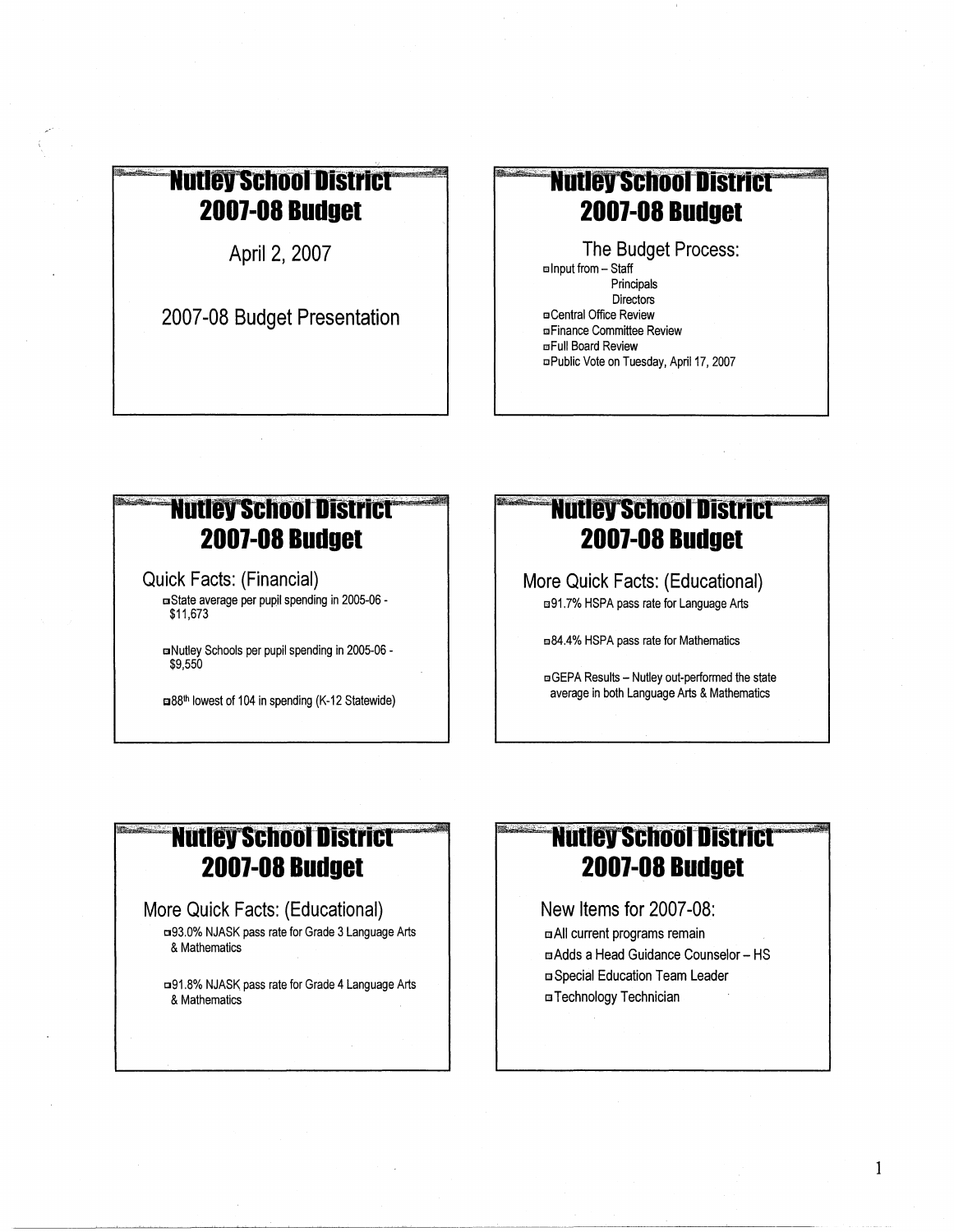# **Nutley School District 2001-08 Budget**

New Items for 2007-08: mStrength &Conditioning Coach

mFreshman Volleyball Coach

mCheerleading Coach

# **Nutley School District 2007-08 Budget**

New Items for 2007-08: Gifted & Talented Program m One Team Leader ■ Two Teachers

# **Nutley School District 2001-08 Budget**

Capital Projects: cBoard Office Renovation to Special Education Classrooms sWashington School Traffic Upgrade mPainting of the FMS Façade

'-,

#### **Nutley School District 2001-08 Budget**

Separate Proposal for Technology: m Current technology utilizes many 8-10 year old computers

m Much of the technology at the Elementary level is currently PTO funded

**El Technology Begins at the Elementary Level** 

#### **Nutley School District® 2001-08 Budget**

Separate Proposal for Technology: □<sup>1st</sup> year of 3 year annual refresh program

a District wide technology to be refreshed every three years

# **Nutley School District 2001-08 Budget**

Separate Proposal for Technology: c Adds 124 computers for the High School mAdds 52 computers for the Middle School m Adds new computers for every 4<sup>th</sup>, 5<sup>th</sup>, & 6<sup>th</sup> grade classroom